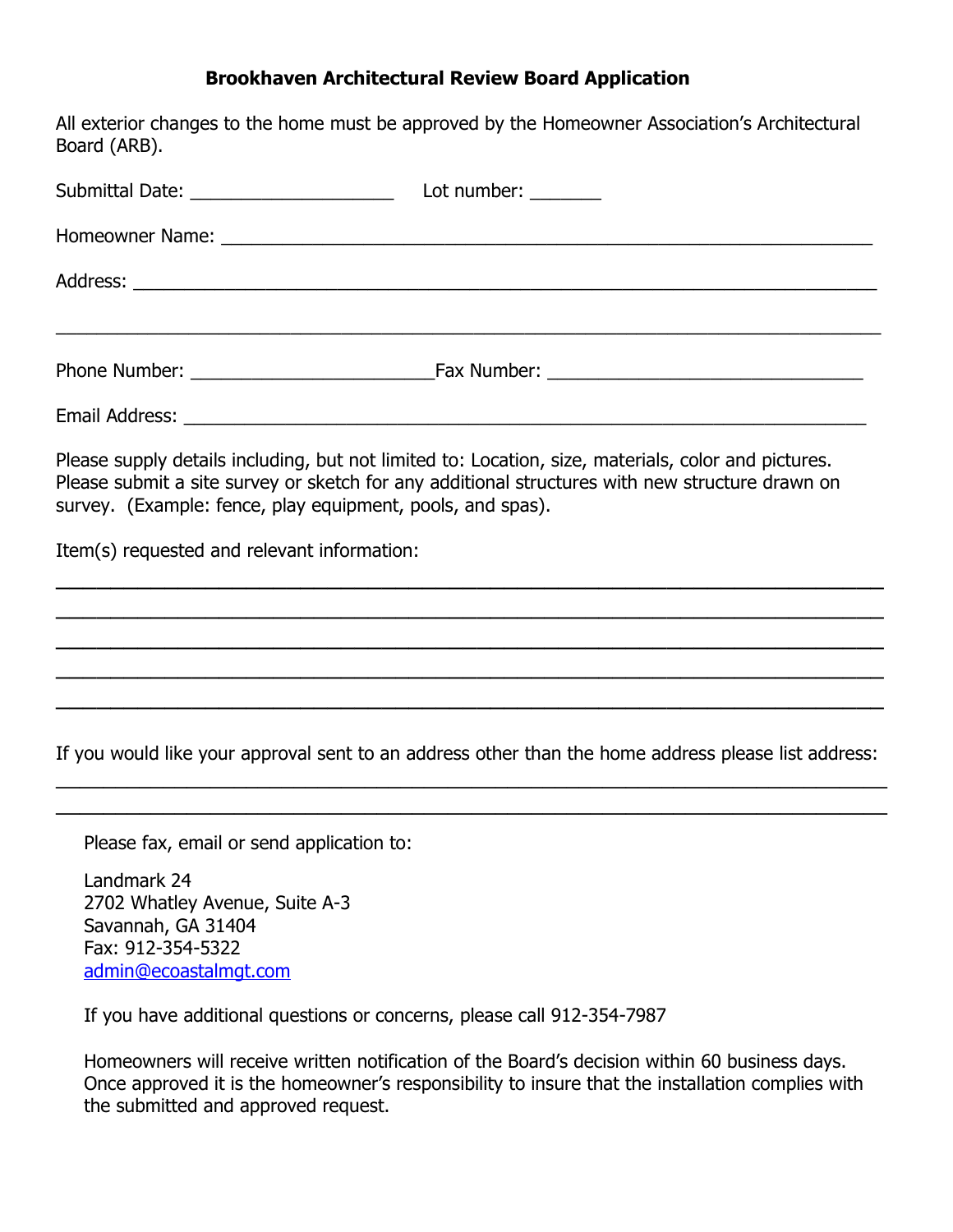# Brookhaven ARB Guidelines

As dictated by the covenants, any and all changes, alterations, or other modifications to the exterior of your home or property need to be approved by the Architectural Review Board (ARB). The purpose of the ARB is to act as an aesthetic authority for the community to ensure the community maintains a harmonious appearance. All decisions made by the ARB regarding requests for modifications are based on this purpose and are at the sole discretion of the ARB board. Failure to receive an ARB approval prior to making a change could be costly, as it may result in the need for removal or repair to the original condition. Violation(s) may be levied to those who deviate outside of this predetermined aesthetic, and thus, approval should be requested prior to enacting any changes on the part of the homeowner.

Below you will find a list of common aesthetic choices that are commonly submitted for ARB approval, items that are not approved by the ARB and a list of items that do not require ARB approval. This list is does not encompass all items, but rather the common items that are typically desired. Keep in mind that all changes must be submitted for approval, not only the items listed below.

ITEMS COMMONLY SUBMITTED FOR APPROVAL:

- Fences- Shadow box fencing is the only style of fencing that is approved in the community. Fences must begin at the back corners of the house. When an ARB application is submitted, the lot and location will be reviewed and a detailed approval will be sent with regards to location and easements. Please keep in mind that ever y lot is different and lots that abut a lagoon, are on a corner, or contain an easement will have specific requirements. It is the responsibility of the homeowner or the contractor to locate the property pins for appropriate placement of the fence. Any installation of fencing which abuts another property allows the abutting homeowner to tie-in, regardless of the ownership of the exiting fence.
- Screened Porches/Glassed Sunrooms- Must be shingled to match the home, if the sides are not full screen, the knee wall must match the homes siding.
- Gas Tanks/Water Filtration Systems- a vegetative buffer will be required as part of the approval process. In lieu of or in addition to a vegetative buffer you may wish to add a wooden or lattice style buffer, this would require approval as well.
- Patio- Extending a back patio with concrete or pavers.
- Landscaping Changes- If you would like to add a bed in a location that currently contains sod, adding bushes/trees to an area that is not currently part of a landscape bed or making any change that would be considered more than replacement of an existing tree or shrub.
- Parking Pad- Additional driveway for parking.
- Trampolines- Trampolines may not exceed 9' in and the yard must be fenced. In ground trampolines may be approved without a fence.
- Swing Sets/Playgrounds- will be approved as long as they do not exceed 9' in height and the yard is already fenced.
- Swimming Pools- In ground pools require a fenced yard and are within the building setbacks and not located in an easement.
- Patio Furniture- Patio furniture not located on the back patio needs to be submitted for approval. Pictures must be provided along with location.
- Storm Doors- Storm doors must contain a solid piece of glass or screen. A picture must be submitted for design approval.
- Color changes- If you would like to change the color of your front door, shutters or any other visible item you would need to submit a color swatch.
- Gutters- Gutters must be a color that is cohesive with your home.